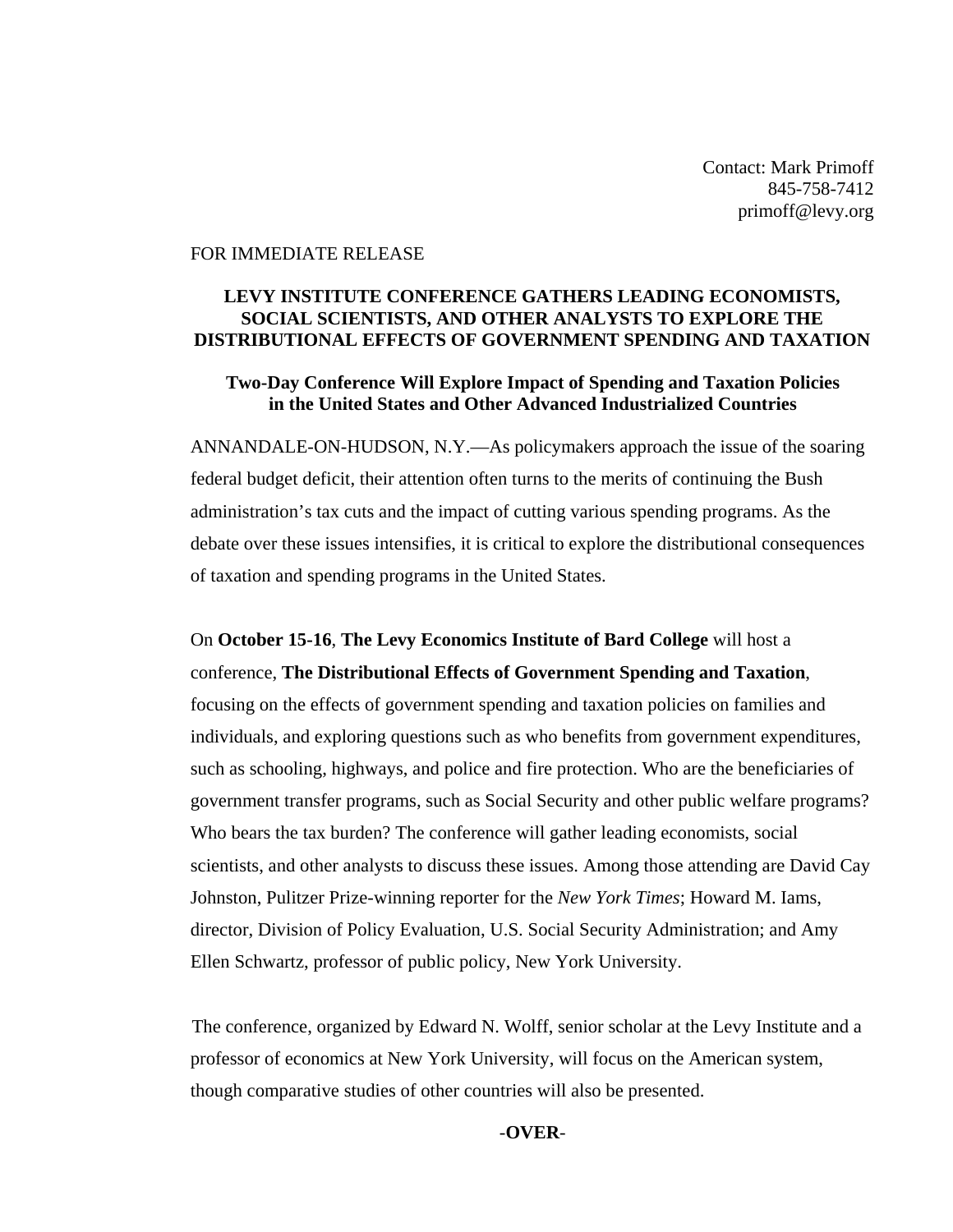The conference will be webcast live at www.levy.org.

Program:

# *The Distributional Effects of Government Spending and Taxation*

The Levy Economics Institute of Bard College

**Friday, October 15**

| $8:30-9:00$ a.m.        | CONTINENTAL BREAKFAST AND REGISTRATION                                                                                                                                                                                                                                                                                                                                                                                                                                                                                                                                                                                                                                                                                                                                           |
|-------------------------|----------------------------------------------------------------------------------------------------------------------------------------------------------------------------------------------------------------------------------------------------------------------------------------------------------------------------------------------------------------------------------------------------------------------------------------------------------------------------------------------------------------------------------------------------------------------------------------------------------------------------------------------------------------------------------------------------------------------------------------------------------------------------------|
| $9:00-9:15$ a.m.        | WELCOME AND INTRODUCTION<br>Dimitri B. Papadimitriou, president, Levy Institute                                                                                                                                                                                                                                                                                                                                                                                                                                                                                                                                                                                                                                                                                                  |
| $9:15-11:00$ a.m.       | <b>SESSION 1. International Comparisons</b>                                                                                                                                                                                                                                                                                                                                                                                                                                                                                                                                                                                                                                                                                                                                      |
|                         | CHAIR: Dimitri B. Papadimitriou, president, Levy Institute<br>Michael Foerster, European Centre, Vienna and Organisation for<br>Economic Co-operation and Development and Pierre Pestieau,<br>University of Liege, and Center for Operations Resarch and<br>Econometrics and Centre for Economic Policy Research, and Delta<br>"The Generosity of the Welfare State toward the Elderly"<br><b>Jonathan Schwabish and Timothy Smeeding, Maxwell School,</b><br>Syracuse University, Lars Osberg, Dalhousie University, Michael<br>Eriksen and Joseph T. Marchand, Maxwell School, Syracuse<br>University<br>"Income Distribution and Social Expenditures: A Cross-<br>national Perspective"<br>DISCUSSANT: Amy Ellen Schwartz, professor of public policy, New<br>York University |
| 11:30 a.m. $-1:00$ p.m. | <b>SESSION 2. Cross-national Comparisons within Europe</b>                                                                                                                                                                                                                                                                                                                                                                                                                                                                                                                                                                                                                                                                                                                       |
|                         | CHAIR: Edward N. Wolff, senior scholar, Levy Institute and New York<br>University<br>Holly Sutherland, University of Cambridge, University of Essex and<br><b>DIW</b> Berlin<br>"The Effects of Taxes and Transfers on Household Incomes in<br>the European Union"<br>Irwin Garfinkel, Columbia University, Lee Rainwater, Harvard University,<br>and Timothy Smeeding, Maxwell School, Syracuse University<br>"Patterns of Economic Well-being: Full Income Distribution<br>and Income Packages in Rich Countries"<br>DISCUSSANT: Marc Lee, research economist, Canadian Centre for<br><b>Policy Alternatives</b>                                                                                                                                                               |

*-continued-*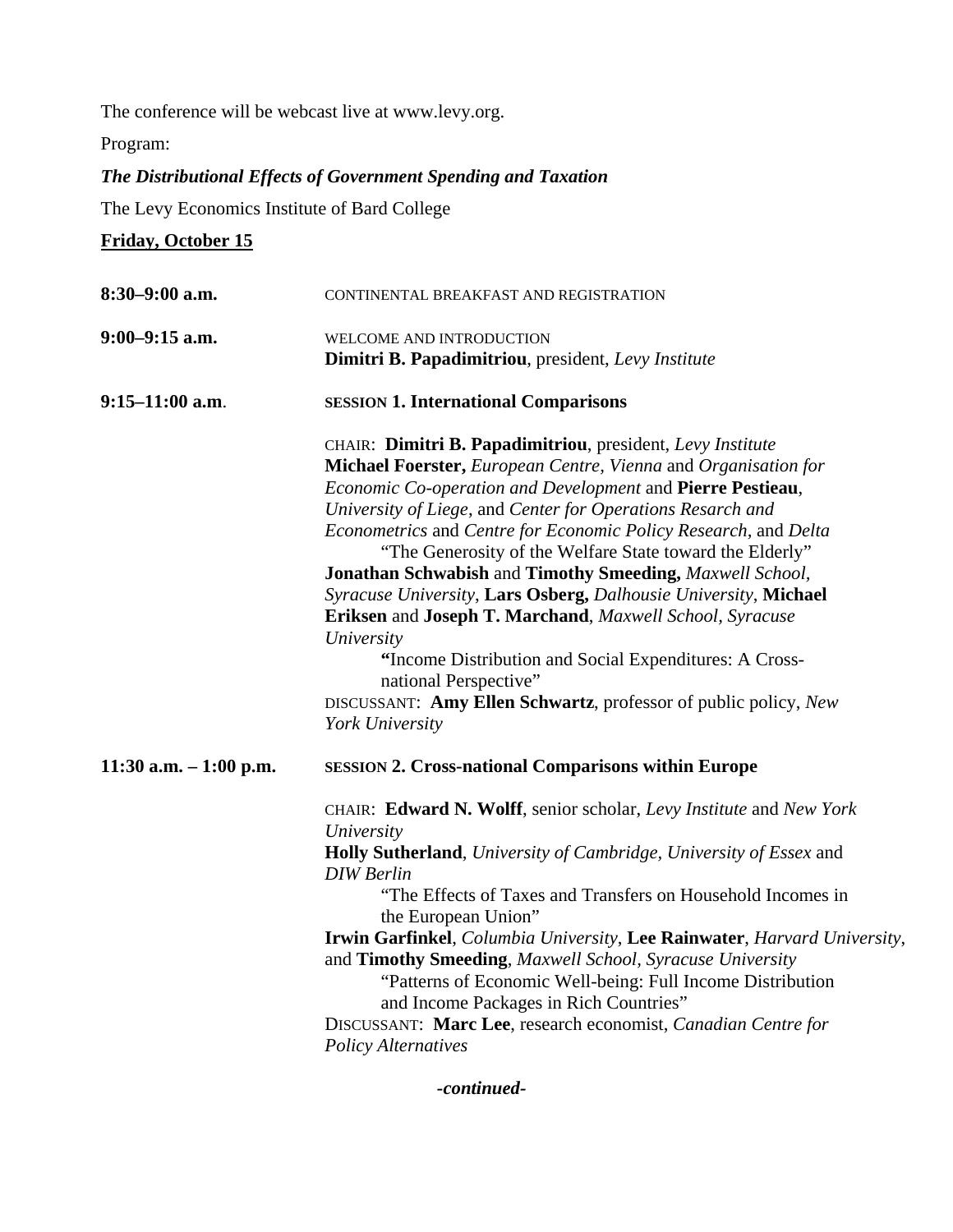| $1:00-2:30$ p.m.            | LUNCH                                                                                                                                                                                                                                                                                                                                                                                                                       |
|-----------------------------|-----------------------------------------------------------------------------------------------------------------------------------------------------------------------------------------------------------------------------------------------------------------------------------------------------------------------------------------------------------------------------------------------------------------------------|
| $2:30-4:00$ p.m.            | <b>SESSION 3. Distributional Effects of Taxes and Government Spending</b><br>in the United States                                                                                                                                                                                                                                                                                                                           |
|                             | CHAIR: Asena Caner, research scholar, Levy Institute<br><b>Edward N. Wolff</b> , senior scholar, Levy Institute and New York University<br>and Ajit Zacharias, research scholar, Levy Institute<br>"An Overall Assessment of the Distributional Consequences of<br>Government Spending and Taxation in the U.S., 1989 and 2000"<br>Leonard E. Burman, Urban Institute, William G. Gale, and Peter R.                        |
|                             | <b>Orszag, The Brookings Institution</b><br>"Distributional Effects of Tax Incentives for Saving"                                                                                                                                                                                                                                                                                                                           |
|                             | DISCUSSANT: Sourushe Zandvakili, University of Cincinnati                                                                                                                                                                                                                                                                                                                                                                   |
| $4:30-6:00$ p.m.            | <b>SESSION 4. Distributional Effects in Other Countries I</b>                                                                                                                                                                                                                                                                                                                                                               |
|                             | CHAIR: Ajit Zacharias, research scholar, Levy Institute<br>Ann Harding, Rachel Lloyd, and Neil Warren, National Centre for<br>Social and Economic Modelling, Canberra, Australia<br>"The Distribution of Taxes and Government Benefits in Australia"<br><b>Kwang Soo Cheong, Johns Hopkins University</b><br>"Distributional Effects of Personal Income Taxation in Korea"<br>DISCUSSANT: Lars Osberg, Dalhousie University |
| $6:00-9:00$ p.m.            | RECEPTION AND DINNER                                                                                                                                                                                                                                                                                                                                                                                                        |
|                             | KEYNOTE ADDRESS: David Cay Johnston, New York Times<br>"The Stealth Tax"                                                                                                                                                                                                                                                                                                                                                    |
| <b>SATURDAY, OCTOBER 16</b> |                                                                                                                                                                                                                                                                                                                                                                                                                             |
| $8:30-9:15$ a.m.            | CONTINENTAL BREAKFAST                                                                                                                                                                                                                                                                                                                                                                                                       |
| $9:15-11:00$ a.m.           | <b>SESSION 5. Distributional Effects in Other Countries II</b>                                                                                                                                                                                                                                                                                                                                                              |
|                             | CHAIR: TBA<br><b>Leon Podkaminer, The Vienna Institute for International Economic</b><br>Studies (WIIW)<br>"Distributional Effects of Evolving Spending and Tax Policies in<br>Post-Socialist Poland"                                                                                                                                                                                                                       |

*-continued-*